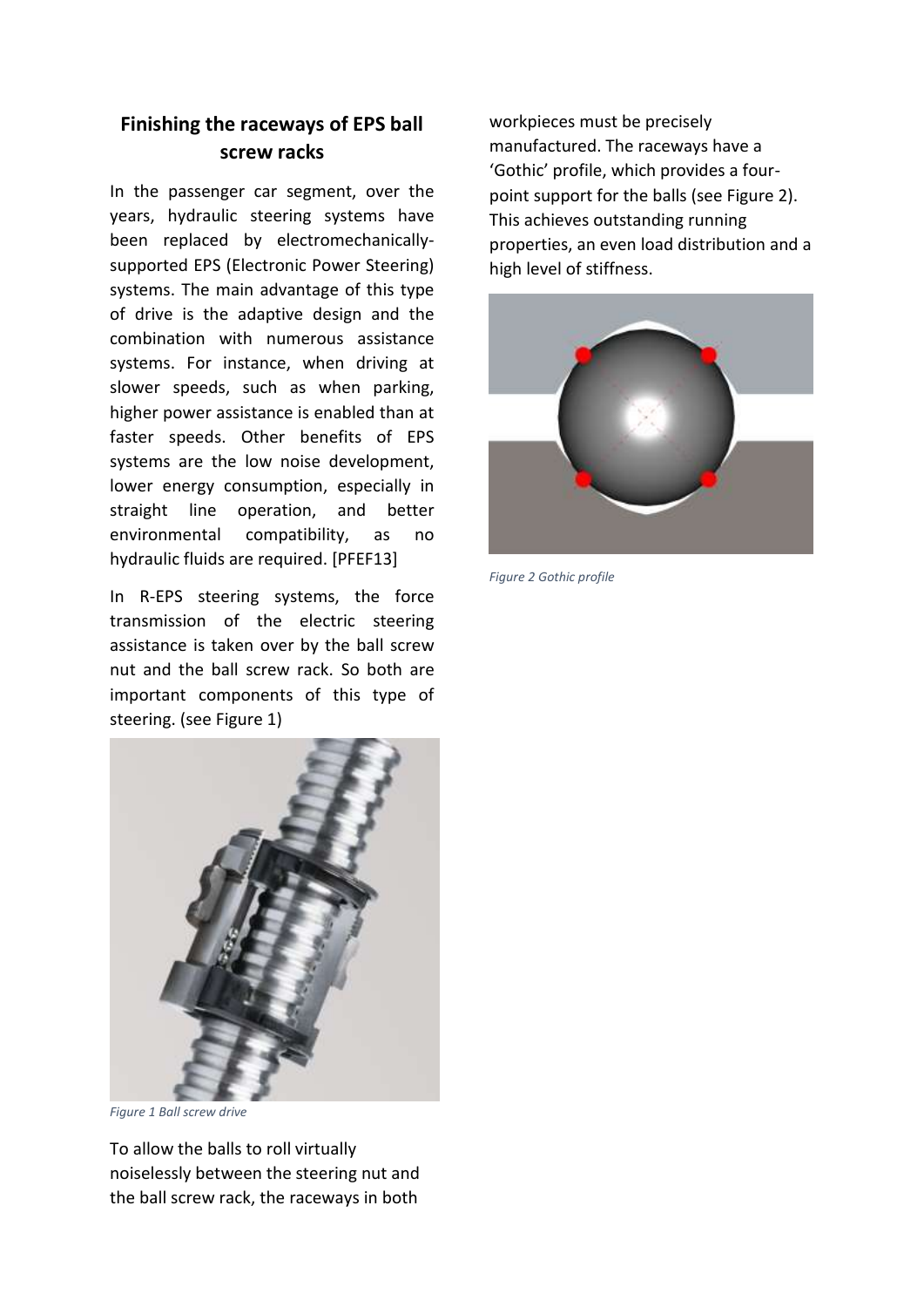The final surface of the ball screw rack is manufactured by a finishing or superfinishing process. This generally removes between 4 and 6µm, calculated based on the diameter. This is usually preceded by grinding, but spinning and rolling are also commonly used methods for creating the ball screw. The various manufacturers achieve very different service lives in the finishing process of between 150 and 1800 workpieces, where two honing stones are in simultaneous use (see Figure 3).



*Figure 3 Intermeshed honing stones*

The primary focus is on the roughness characteristics and waviness in order to ensure the optimal rolling of the balls. Process parameters such as oscillation, the number of overruns and the contact pressure have a significant influence on the surface quality. For example, an increase in the overruns achieves a better roughness, but significantly increases the cycle time and the stone wear. This is where the expertise and extensive experience of abrasives manufacturers Meister Abrasives AG and Schleifscheibenfabrik Alfons Schmeier GmbH & Co. KG come to the fore, as requirements are not just met by the parameters set on the machine, but also through optimised tool specification (see Figure 4).



## *Figure 4 Example specification*

When designing this type of grade, the aim is to establish a good compromise between the achievable surface quality, material abrasion, self-sharpening and tool wear. [SCHI11] Impregnation with sulphur has established itself in this respect, but not every processing machine is compatible with this method and, where possible, the honing oil must regularly be cleared of residues. Untreated or higher sintered corundum grades can be the solution in this case, as they often exceed the performance of a sulphur-impregnated silicon carbide or white corundum specification and do not bring the aforementioned disadvantages (see Figure 5).